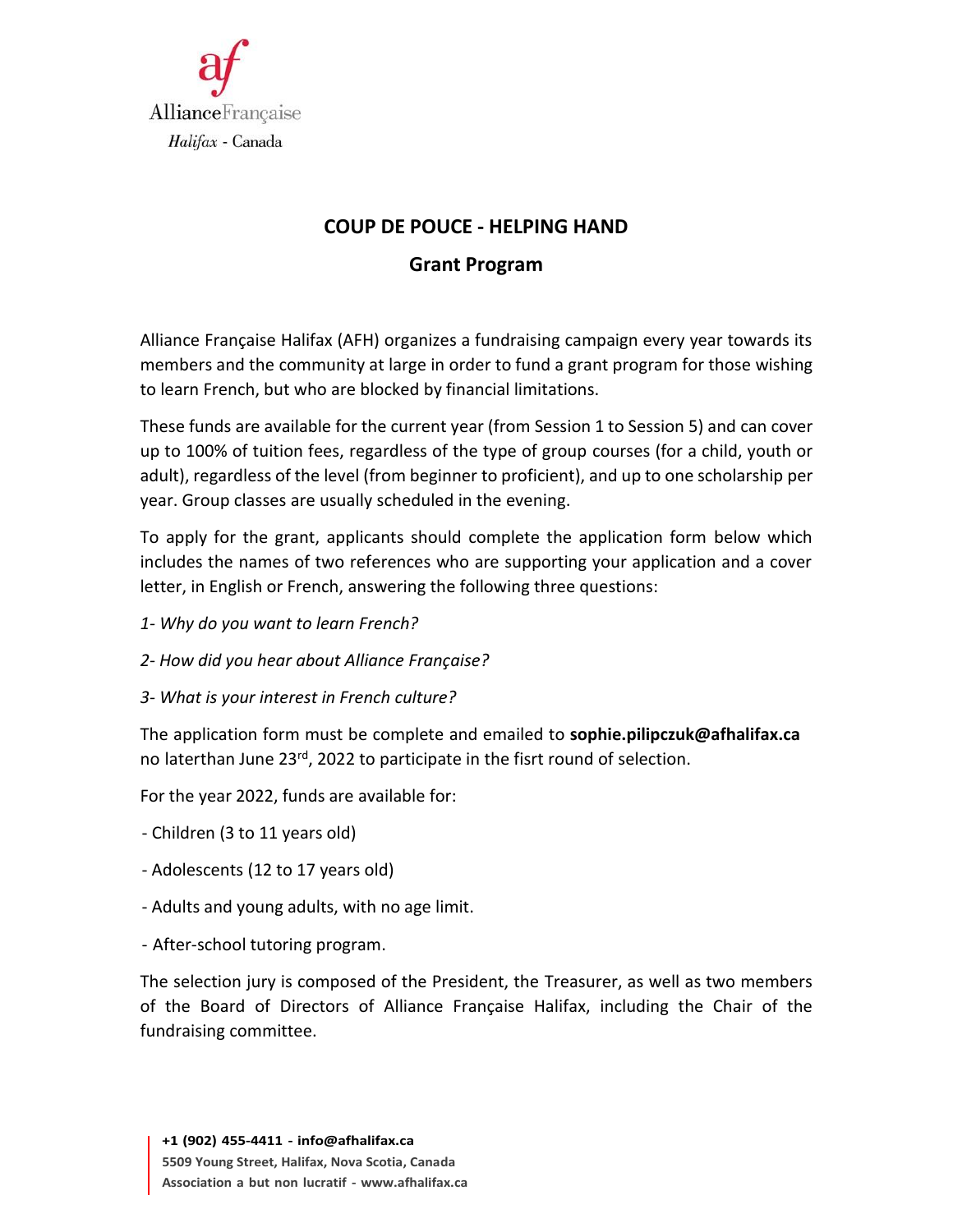

#### **HELPING HAND**

## **Grant Program – Application Form**

#### **1/3**

The application form must be complete and emailed to **[sophie.pilipczuk@afhalifax.ca](mailto:sophie.pilipczuk@afhalifax.ca)** no laterthan June 23rd, 2022 to participate in the fisrt round of selection.

| First and last name:        |                                                                                                                                                                                                                                                                                                                                         |
|-----------------------------|-----------------------------------------------------------------------------------------------------------------------------------------------------------------------------------------------------------------------------------------------------------------------------------------------------------------------------------------|
| Postal address:             |                                                                                                                                                                                                                                                                                                                                         |
|                             |                                                                                                                                                                                                                                                                                                                                         |
|                             | Phone: <u>_________________________________</u>                                                                                                                                                                                                                                                                                         |
| Category:                   | $\Box$ Children (3-11)<br>$\Box$ Youth (11-17)<br>$\Box$ Adults (17+)<br>$\Box$ After-school tutoring program                                                                                                                                                                                                                           |
|                             | Date of Birth (Children and Youth): (DD/MM/YYYY)                                                                                                                                                                                                                                                                                        |
|                             |                                                                                                                                                                                                                                                                                                                                         |
| to have your name published | By sending this form, I (First and last name)<br><u>Lettin and the sensor of the sensor of the sensor of the sensor</u><br>give Alliance Française Halifax permission to display publically my full name on its dedicated "Coup<br>de Pouce" Grant Program webpage if my application is successful. Please contact us if you prefer not |
|                             |                                                                                                                                                                                                                                                                                                                                         |
|                             | Signature: Management and Contract and Contract and Contract and Contract and Contract and Contract and Contract and Contract and Contract and Contract and Contract and Contract and Contract and Contract and Contract and C                                                                                                          |
|                             | +1 (902) 455-4411 - info@afhalifax.ca                                                                                                                                                                                                                                                                                                   |

**5509 Young Street, Halifax, Nova Scotia, Canada Association a but non lucratif - [www.afhalifax.ca](http://www.afhalifax.ca/)**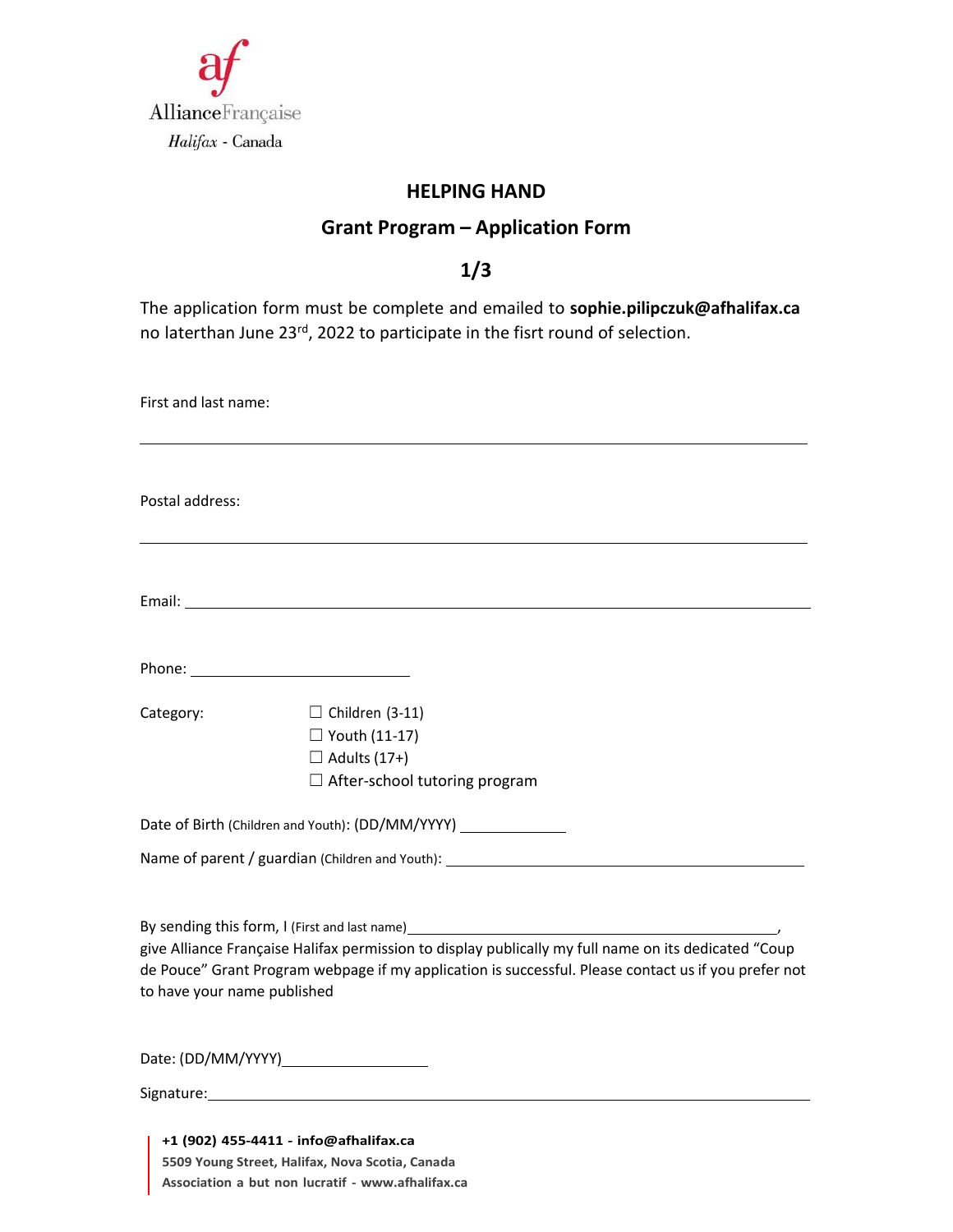

#### **HELPING HAND**

## **Grant Program – Application Form**

**2/3**

First and last name:

#### **Cover letter (one page max.)**

- *1‐ Why do you want to learn French?*
- *2‐ How did you hear about Alliance Française?*
- *3‐ What is your interest in French culture?*